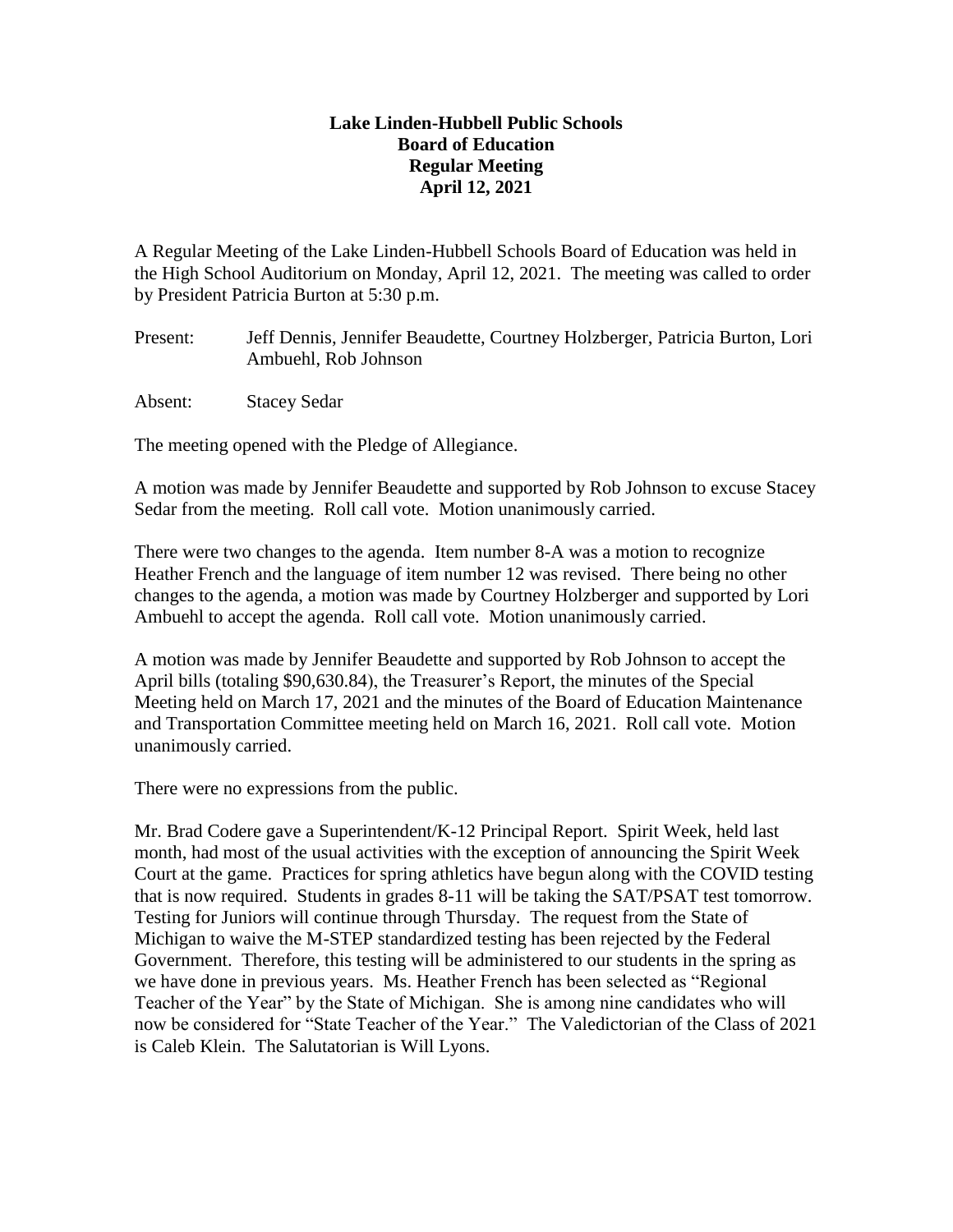Mr. Jack Johnson gave the Elementary Coordinator's Report. Report cards were mailed out last week. Between the Fourth and Fifth grades combined, 70 percent of students were named to the Honor Roll. The enrollment numbers for Kindergarten and Young 5's look promising for next year. Kindergarten currently has 19 students and Young 5's has five. Elementary basketball started on April 7 for students in grades 5-6. Their first game was held here on April 9. March is Reading Month concluded with a Spring Fun Day and Popcorn Celebration. The top readers in each grade received a prize and all students were given a free book thanks to donations from the PTO and the Lions Club. In lieu of going to Camp Nesbit this year, students in grades 6-7 will take part in three full-day trips. One day will be a picnic with other activities at Calumet Waterworks. Another day will be a half day at Quincy Mine Hoist and half day at a Raptor Presentation. The third day will be at Michigan Tech tackling the high/low ropes course. A date is being set for Kindergarten graduation. We are hoping to have a formal ceremony in the Auditorium this year. Currently we have 16 elementary students enrolled in our virtual learning program, Lincoln Learning.

Mr. Jack Kumpula gave an Athletic Director's Report.

Mr. Brad Fortin gave a Maintenance Report.

Mr. Chris Koskiniemi gave a Transportation Report.

Jeff Dennis gave a report on the Board of Education Maintenance and Transportation Committee meeting that was held on March 16, 2021.

A motion was made by Jennifer Beaudette and supported by Lori Ambuehl to recognize student athletes for honors earned during the 2020-2021 basketball season. Roll call vote. Motion unanimously carried.

A motion was made by Jeff Dennis and supported by Jennifer Beaudette to recognize Heather French for being selected by the State of Michigan as "Regional Teacher of the Year." Roll call vote. Motion unanimously carried.

A motion was made by Lori Ambuehl and supported by Rob Johnson to approve the reconfirmation of the Lake Linden-Hubbell Public Schools Extended COVID-19 Learning Plan. Roll call vote. Motion unanimously carried.

A motion was made by Lori Ambuehl and supported by Rob Johnson to schedule a 2020- 2021 Scholarship Committee meeting for May 6, 2021 at 4:30 p.m. for the purpose of awarding District Scholarships. Roll call vote. Motion unanimously carried.

A motion was made by Jennifer Beaudette and supported by Lori Ambuehl to award up to \$2,000 in Margaret Jones Scholarships for the school year 2020-2021. The number and amount of the awards shall be at the discretion of the Scholarship Committee. Roll call vote. Motion unanimously carried.